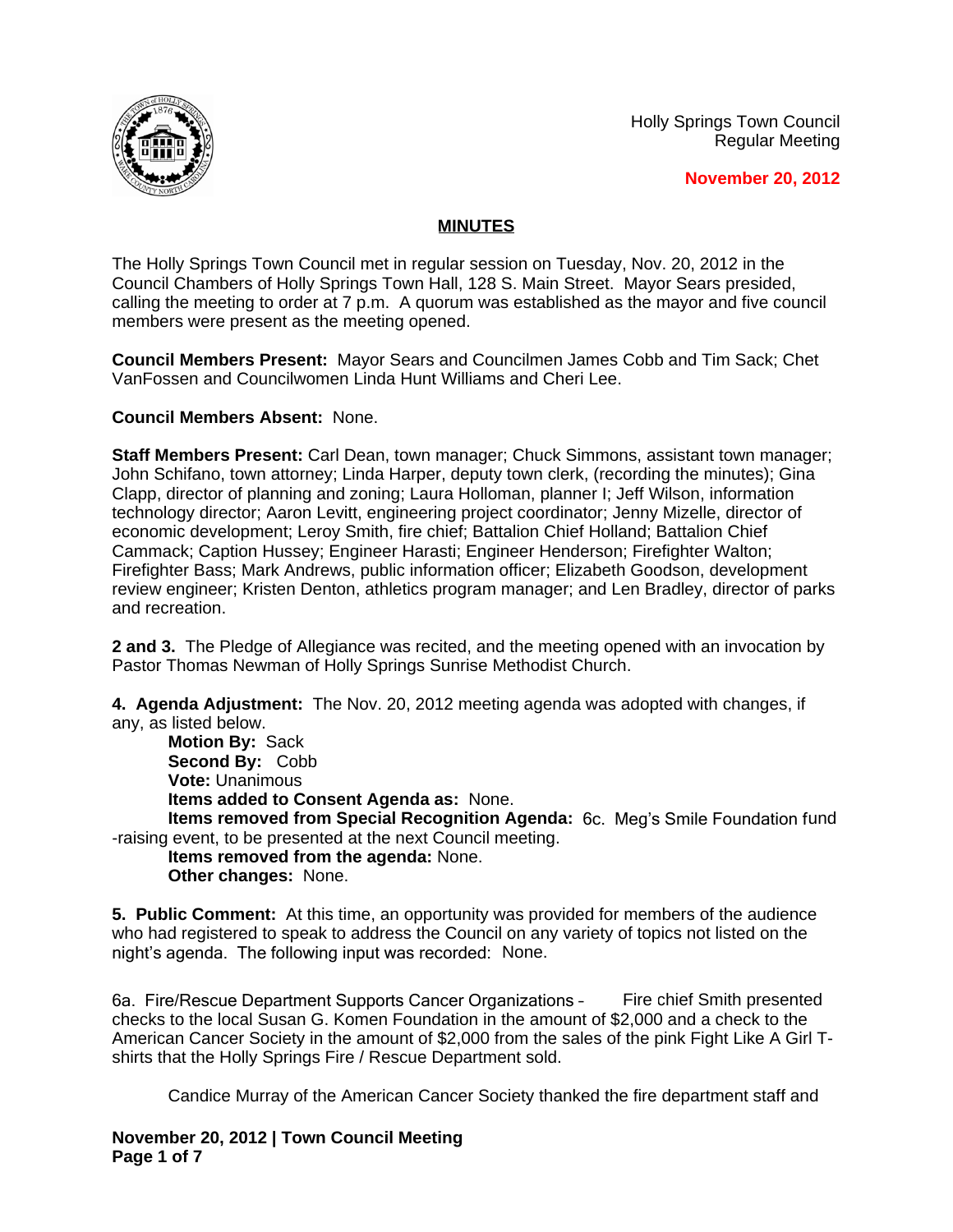the Town for all their support received and with the Relay for Life event. Ms. Murray invited the Town Council and community to joint with their support in a Cancer Prevention Study-3 program that is schedule for March 21, 2013 at the Holly Springs fire station. This will further assist cancer prevention research and hopefully save lives in the future.

**Action:** No Action.

6b. Recreation and Parks Association Young Professional of the Year Award – Mr. Bradley said at an annual North Carolina Recreation and Parks Association state conference on Nov. 11, Kristen Denton was awarded the NCRPA Young Professional of the Year award.

He said Kristen has worked with the Town of Holly Springs since 2004 and became a Certified Parks and Recreation Professional in 2009. The work she has done in her current position as Athletics Program Manager and her dedication to the field of Parks and Recreation was recognized at the annual awards luncheon held in Greenville. Kristen truly is an asset to the Town of Holly Springs and the Parks and Recreation department.

Ms. Denton thanked the Council for the recognition and said that she has enjoyed her career with the Town.

**Action:** No Action.

6c. Meg's Smile Foundation Fund-raising – This item was removed from the agenda during agenda adjustment, to be heard at the next Council meeting.

**7a. Public Hearing: Ordinance 12-11, Unified Development Ordinance 12-UDO-04 -** Ms. Clapp said when the Unified Development Ordinance (UDO) was drafted in 2002, one of the goals was to "unify" all of the development regulations that were in the Town Code, Zoning Ordinance and Subdivision Ordinance into one document. On Nov. 8, 2002, the UDO was adopted as Appendix A of the Town Code.

All of the parks and recreation land dedication and payment of fee-in-lieu of land dedication requirements were updated at that time and included in the UDO. However, upon adoption of the UDO, these requirements were not removed from the main body of the Town Code (Chapter 10, Article II), which has caused some confusion over the years.

She said the proposed amendments will maintain the Parks and Recreation land dedication and payment of fee-in-lieu regulations in the UDO and remove the requirements from the Town Code to maintain a consistency of development-related regulations in a single document. In summary, the proposed amendments requested by Len Bradley, director of Parks and Recreation, are to accomplish the following:

- 1. Clarify that fees are calculated at the current FY rate at time of payment at final plat recording.
- 2. Add language that the fees are automatically increased by the CPI each year
- 3. The construction and dedication of required greenways are not to count toward the required parks and recreation fees and credits - these facilities are to be equivalent to all other required infrastructure (roads/sidewalks/etc.)
- 4. Clarify that all previously-approved subdivisions will be charged at the current FY rate at time of payment at final plat recording - not at the rate that was in place at time of subdivision approval, unless other agreements have been put into place.

Ms. Clapp said as written, any subdivision that has been previously approved that does not have a developer agreement with the Town Council locking in the parks and recreation fees will be subject to payment of fees in the amount that is specified on the current fiscal year's fee schedule as when the lots are being platted/recorded. Previously, fees were calculated based upon the fee schedule in place on the date of the approval of the subdivision by the Town Council.

There was a brief discussion of developer fees and fees-in-lieu of past developments. Mr. Schifano said these amendments would make administration of the fees easier.

**November 20, 2012 | Town Council Meeting Page 2 of 7**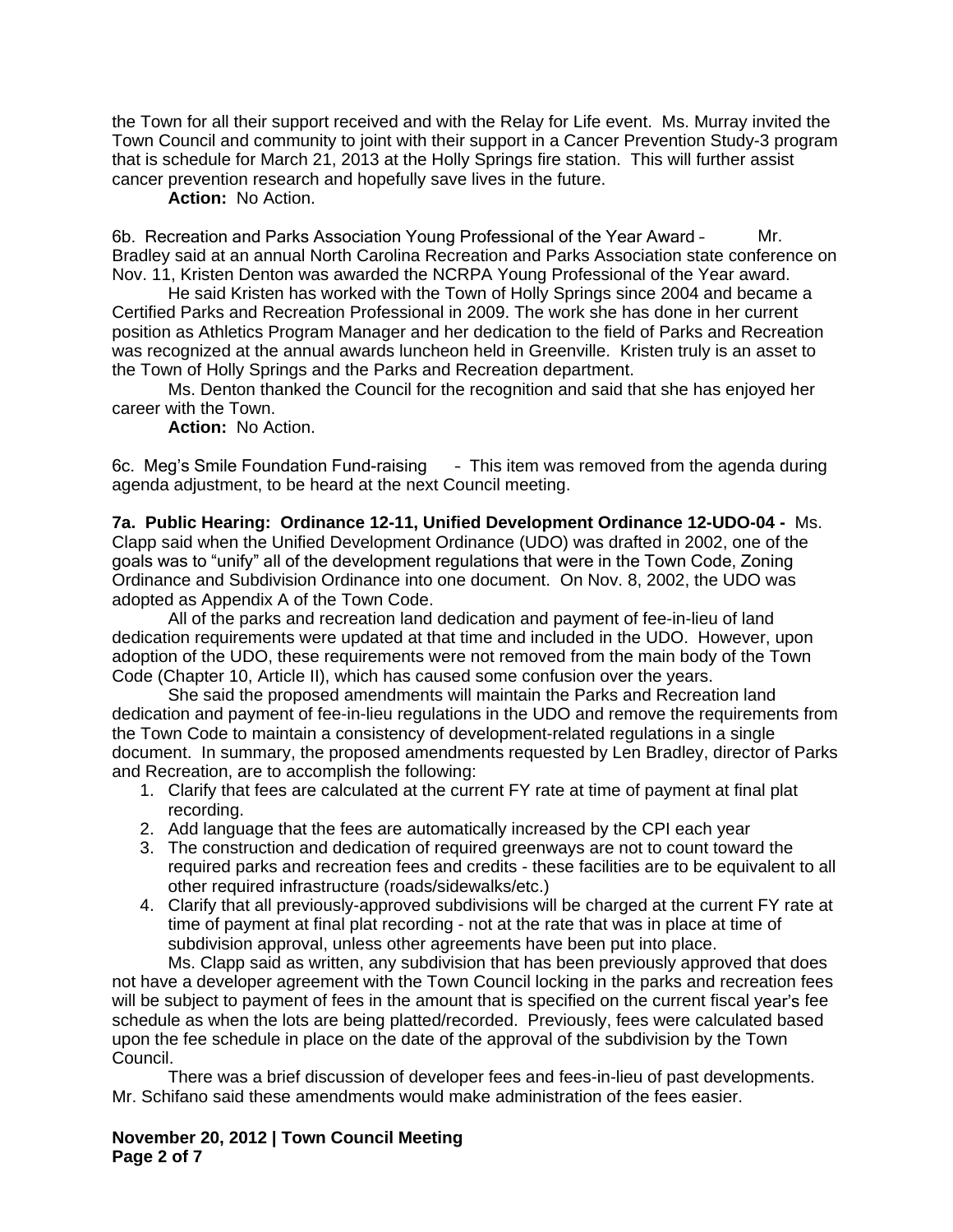With that explanation completed, Mayor Sears opened the public hearing. The following comments were recorded: None.

There being no comments, the public hearing was closed.

**Action #1:** The Council approved a motion to accept the following statements as true: " *The requested UDO Text Amendment is consistent with the Vision Holly Springs Comprehensive Plan Objectives for Section 2: Transportation and Section 3: Parks, Recreation, and Open Space*."

**Motion By:** VanFossen **Second By:** Cobb **Vote:** Unanimous

**Action #2:** The Council approved a motion to adopt Ordinance 12-11 to amend the Town Code, Chapter 10, Article II and to approve and enact UDO Text Amendment #12-UDO-04, Sections 7.06 Design and Public Place Reservation and Section 7.10 Open Space Regulations as submitted by the Town of Holly Springs.

**Motion By:** VanFossen **Second By:** Cobb **Vote:** Unanimous *A copy of Ordinance 12-11 is attached to these minutes.*

**7c. Public Hearing: Special Use Exception Petition 12-SEU-07** – Ms. Holloman said the Town received a request to re-locate a major automotive repair facility that currently is located in the General Concrete building within the Holly Springs Business Park.

She said the applicant has had much success since opening in March and would like to move into a bigger space down the street in an existing industrial flex space building known as the Pacos building. In the building, leasing space is made up of office space in the front and warehouse space with roll-up doors in the rear. In total, the flex building is approximately 5,800 square feet and currently houses one business, Pacos Construction Company.

The applicant would like to occupy a 2,900 square foot vacant space as necessary to perform the following automotive repair: vehicle (auto/small truck/gas/diesel) service and repair; tune-ups/oil changes/brakes/axels/transmission removal/replace (not to be rebuilt at proposed location) engine removal/replace (not to be rebuilt at proposed location), new and used tires, as well as other general vehicle maintenance as required by the manufacturer.

With that explanation completed, Mayor Sears opened the public hearing to accept sworn testimony. The following testimony was recorded under oath administered by the Deputy Town Clerk: None.

There being no testimony, the public hearing was closed.

**Action #1:** The Council approved a motion to make and accept the findings of fact to be recorded in the minutes for Special Exception Use Petition #12-SEU-07 for Holly Springs Vehicle Service re-location as submitted by C. Denny Brookwell, dated 10/8/12: Special Exception Use Findings of Fact:

A special exception use may only be granted upon the presentation of sufficient evidence to enable a written determination that:

- a. The proposed use will not be injurious to the public health, safety, comfort, community moral standards, convenience or general welfare;
- b. The proposed use will not injure or adversely affect the adjacent area;
- c. The proposed use will be consistent with the character of the district, land uses authorized therein, and the Town of Holly Springs Comprehensive Plan;
- d. The proposed use shall conform to all development standards of the applicable district (unless a waiver of such development standards is requested as part of the special exception use petition and approved as set forth above, in which case the proposed use shall conform to the terms and conditions of such waiver).

**November 20, 2012 | Town Council Meeting Page 3 of 7**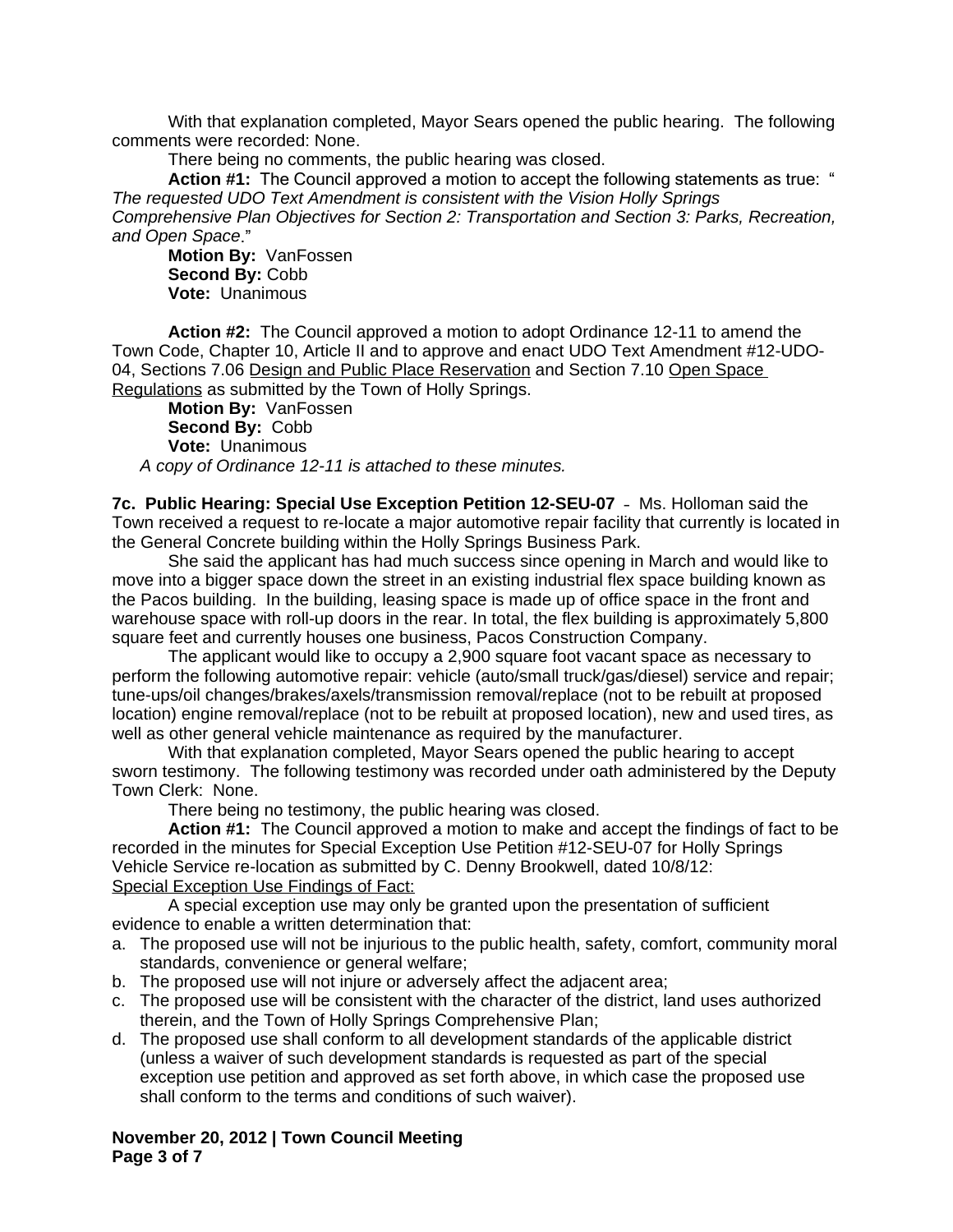- e. Access drives or driveways are or will be sufficient in size and properly located to: ensure automotive and pedestrian safety and convenience, traffic flow as set forth in Section 7.09 – Pedestrian Circulation and Vehicular Area Design; and, control and access in case of fire or other emergency;
- f. Off-street parking areas, off-street loading areas, trash enclosures, trash pick-up and removal, and other service areas are located so as to be safe, convenient, allow for access in case of emergency, and to minimize economic, glare, odor, and other impacts on adjoining properties and properties in the general neighborhood;
- g. The lot, building or structure proposed for the use has adequate restroom facilities, cooking facilities, safety equipment (smoke alarms, floatation devices, etc.), or any other service or equipment necessary to provide for the needs of those persons whom may work at, visit or own property nearby to the proposed use;
- h. Utilities, schools, fire, police and other necessary public and private facilities and services will be adequate to handle the needs of the proposed use;
- i. The location and arrangement of the use on the site, screening, buffering, landscaping, and pedestrian ways harmonize with adjoining properties and the general area and minimize adverse impacts; and,
- j. The type, size, and intensity of the proposed use (including but not limited to such considerations as the hours of operation and numbers of people who are likely to utilize or be attracted to the use) will not have significant adverse impacts on adjoining properties or the neighborhood.

**Motion By:** Cobb **Second By:** Williams **Vote:** Unanimous

*A* c*opy of Special Exception Use Petition 12-SEU-07 addressing the findings of fact is attached to these minutes.*

**Action #2:** Having made the necessary findings of fact, the Council approved a motion to approve Special Exception Use Petition #12-SEU-07 for Holly Springs Vehicle Service relocation as submitted by C. Denny Brookwell, dated 10/8/12 with the following condition:

> 1. Business operations must adhere to the evidence submitted by the applicant as stated in the findings of fact submitted in conjunction with 12-SEU-07.

**Motion By:** Cobb **Second By:** VanFossen **Vote:** Unanimous

**8. Consent Agenda:** The Council approved a motion to approve all items on the Consent Agenda. The motion carried following a motion by Councilman Sack, a second by Councilwoman Williams and a unanimous vote. The following actions were affected:

7a. Budget Amendment Report - The Council received a monthly report of amendments to the FY 2012-13 budget approved by the town manager. *A copy of the budget amendment report is attached to these minutes.*

7b. Budget Amendment, \$146,650 – The Council adopted amendment to the FY 2012-13 budget in the amount of \$146,650 to cover costs of bond issue administration. *A copy of budget amendment is attached to these minutes.*

9a. West Holly Springs Road Sidewalk Project – Mr. Levitt explained the Town Council approved the design contract for the West Holly Springs Road sidewalk project in August of 2012. This project will create a pedestrian connection along West Holly Springs from Main Street to the G.B. Alford Hwy. bypass. Since then, the design of this sidewalk has progressed, and property owners adjacent to the project were invited to a public information meeting to discuss the project and their questions and concerns.

**November 20, 2012 | Town Council Meeting Page 4 of 7**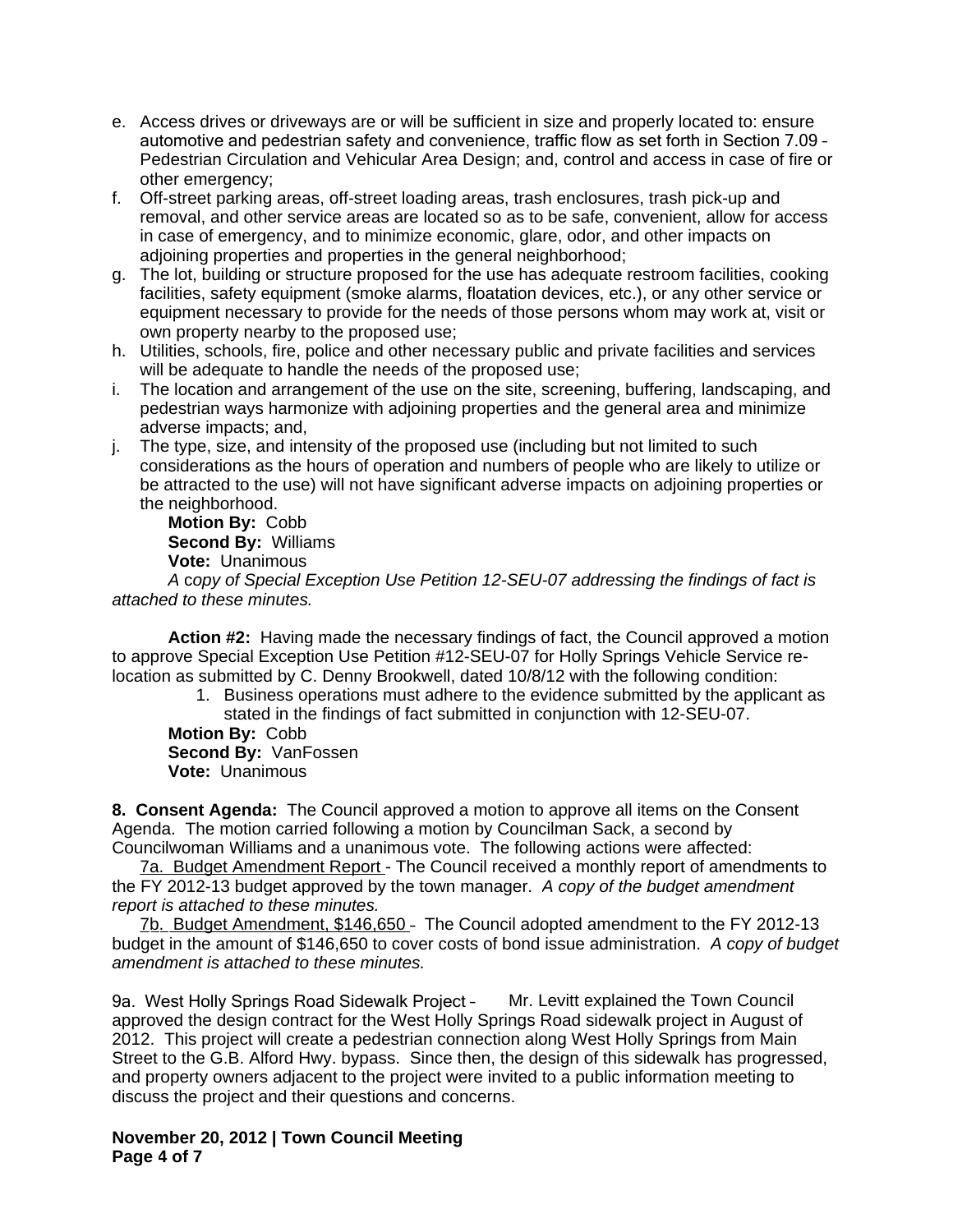He said on Nov. 7, citizens met with town staff and Sungate Design Group, design consultant, and presented the proposed sidewalk alignment.

There were a discussion of the time line for widening of W. Holly Springs Road and the cost of removal of the sidewalk when road widening occurs.

**Action:** The Council approved a motion to endorse the proposed alignment for the West Holly Springs Road sidewalk project.

**Motion By:** Williams **Second By:** Sack **Vote:** Unanimous

9b. Grigsby Avenue Phase 2 Sidewalk Project – Mr. Levitt said the Town Council approved the project budget and survey contract for the Grigsby sidewalk Phase 2 project in April of 2012. This project connects the sidewalk gap just west of Womble Park.

He said since then, the design of this sidewalk has progressed, and property owners adjacent to the project were invited to a public information meeting to discuss the project and their questions and concerns. The meeting was held Nov. 7, but no citizens attended the event who was concerned about the Grigsby sidewalk project, and no comments were submitted.

**Action:** The Council approved a motion to endorse the proposed alignment for the Grigsby sidewalk Phase 2 project**.**

**Motion By:** Williams **Second By:** Cobb **Vote:** Unanimous

**9c. Main Street Extension Project Phase 2 -** Ms. Sudano said that Council will recall that last year the Town secured an 80% grant for the environmental "NEPA" component of a new critical project for the Town called Main Street Extension. This project will connect Piney Grove-Wilbon Road to G.B. Alford Highway, which will relieve several intersections along Avent Ferry Road that carry extremely large volumes of local and regional commuting traffic. The NEPA process has involved:

- environmental field work "on location,"
- preliminary design of several alternatives,
- and an extensive public involvement and all environmental permitting,
- culminating in selection of a final alternative alignment (this portion of the process is still in the final stages).

Ms. Sudano said staff refers to this as Phase I of this project, and it will be complete by March 2013.

She said this year the Town has secured an 80% grant for Phase 2 of this project. This includes final design and right of way acquisition. The total project Phase 2 cost is estimated at \$1,430,000. The NCDOT will fund \$1,144,000, and the Town will fund \$286,000 (the required amount of Town participation.) The municipal agreement outlines the terms of the grant. Once this is approved, the Town will select a consultant and begin final design. This phase of the project will take approximately one year.

She said staff currently is applying for grant funding for Phase 3, which is construction of the project. If this is successfully procured, construction of this project will begin within 18 months.

**Action:** The Council approved a motion to adopt Resolution 12-31 authorizing municipal agreement with NCDOT for Phase 2 of the Main Street Extension project and adopt budget amendments to facilitate the acceptance and assignment of grant funds.

**Motion By:** Sack **Second By:** Cobb **Vote:** Unanimous

**November 20, 2012 | Town Council Meeting Page 5 of 7**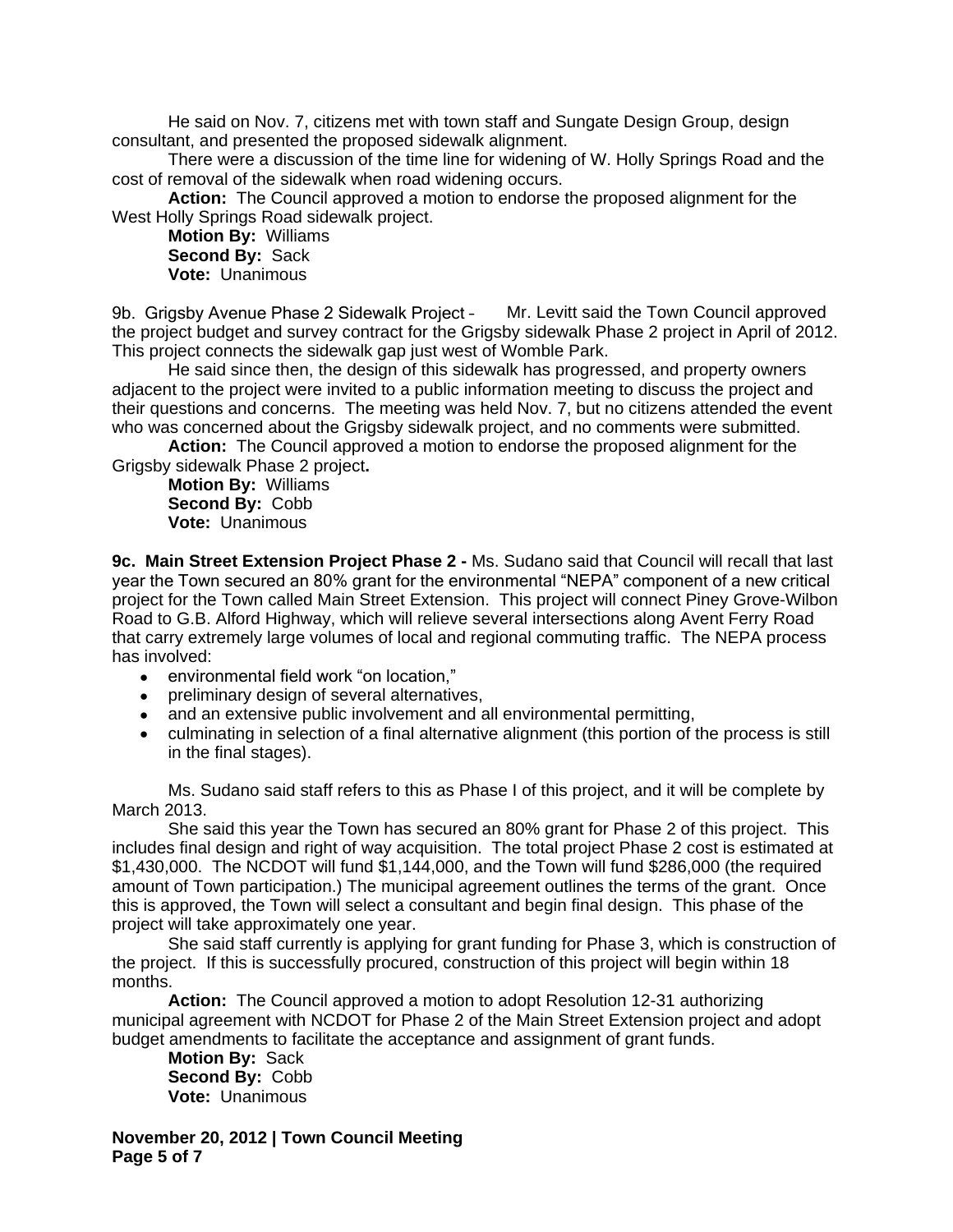*A copy of the Resolution 12-31 and budget amendments are attached to these minutes.*

**9d. Marketing Analysis -** Mr. Dean said this request is to consider entering into a contract with Convergent for work and action plan for two primary purposes: (1) to gauge the community's perception and satisfaction of the current state and future plans for the Town of Holly Springs and (2) to utilize that information to develop a marketing plan seeking private sector investors for the North Main Athletic Complex.

He said Convergent is a local firm knowledgeable of the region's assets and is able to direct the opportunity analysis on behalf of the Town based on their extensive experience with private sector campaigns primarily managed on behalf of Chambers of Commerce and Economic Development Organizations.

Mr. Dean said Convergent will be conducting interviews with businesses for their investment and support. He said staff expects the results of their findings January 14, 2013. He said the cost of the contract services is \$22,500 and is covered in this year's budget.

**Action:** The Council approved a motion to enter into a contract with Convergent to conduct an opportunity analysis for the Town.

**Motion By:** Cobb **Second By:** Williams **Vote:** Unanimous

**10. Other Business:** Councilwoman Lee commented that the Thursday, November 15 meeting at the W. E. Hunt Recreation Center was great the Town received a lot of positive feedback from citizens.

Mayor Sears commented that he entertained two groups of second graders this week and they were a great group of kids.

Councilman Cobb said thank you from the Food Cupboard to the Holly Springs community for support of feeding 116 families a thanksgiving dinner.

Councilwoman Lee said the Fuquay-Varina soup kitchen needs help delivering thanksgiving meals to families this Thursday November 22, 2012.

Mayor Sears congratulated the Girls Scouts of American on their 100 year anniversary at an event Saturday, November 17, at Womble Park and thanked the parks and recreation staff for set-up and their work.

**11**. Manager's Report: Mr. Dean said the Veterans Day service held at Veterans Park was a success and staff did a great job. Mr. Dean commented that town staff is doing a great job representing the Town in the community and he informed the Council of the angel tree that was in the lobby of Town Hall. Council Members asked for more information regards to the angel tree project.

**12. Closed Session:** The Council approved a motion to enter Closed Session, pursuant to General Statute 143-318.11(a)(3) to discuss an attorney-client privilege of a potential legal lawsuit against the Town.

**Motion By:** Sack **Second By:** VanFossen **Vote:** Unanimous

*General Acc*ount of Closed Session – Nov. 20 *, 2012*

In general, the town attorney discussed with the Council a matter of two potential lawsuits against the town dealing with two contracts.

The town attorney said this was for information only no action is needed at this time. No action was made in closed session.

The Council approved a motion to return to open session. The motion was made by

**November 20, 2012 | Town Council Meeting Page 6 of 7**